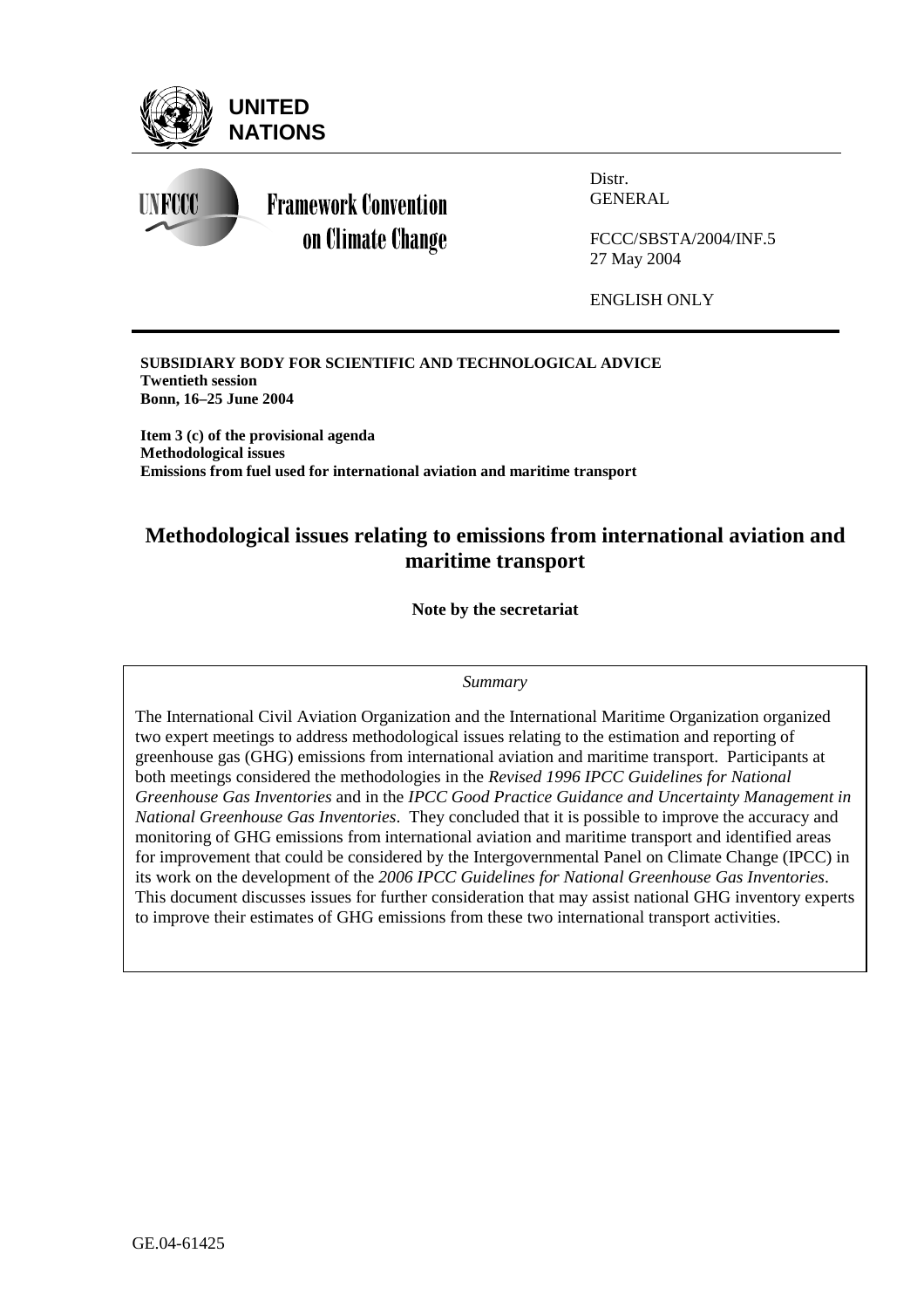## **CONTENTS**

|      |                                                 |                                                           | Paragraphs     | Page |
|------|-------------------------------------------------|-----------------------------------------------------------|----------------|------|
| I.   |                                                 |                                                           | $1 - 3$        | 3    |
|      | Α.                                              |                                                           | 1              | 3    |
|      | <b>B.</b>                                       |                                                           | $\overline{2}$ | 3    |
|      | C.                                              | Possible action by the Subsidiary Body for Scientific and | 3              | 3    |
| Π.   |                                                 |                                                           | $4 - 6$        | 3    |
| III. | EMISSIONS FROM INTERNATIONAL AVIATION           |                                                           | $7 - 22$       | 4    |
|      | А.                                              |                                                           | $8 - 11$       | 4    |
|      | <b>B.</b>                                       |                                                           | $12 - 14$      | 5    |
|      | C.                                              | Consideration of the Intergovernmental Panel on           | $15 - 22$      | 6    |
| IV.  | EMISSIONS FROM INTERNATIONAL MARITIME TRANSPORT |                                                           | $23 - 33$      | 8    |
|      | A.                                              |                                                           | $24 - 25$      | 8    |
|      | <b>B.</b>                                       | Consideration of the Intergovernmental Panel on           | $26 - 33$      | 9    |
| V.   |                                                 |                                                           | 34             | 11   |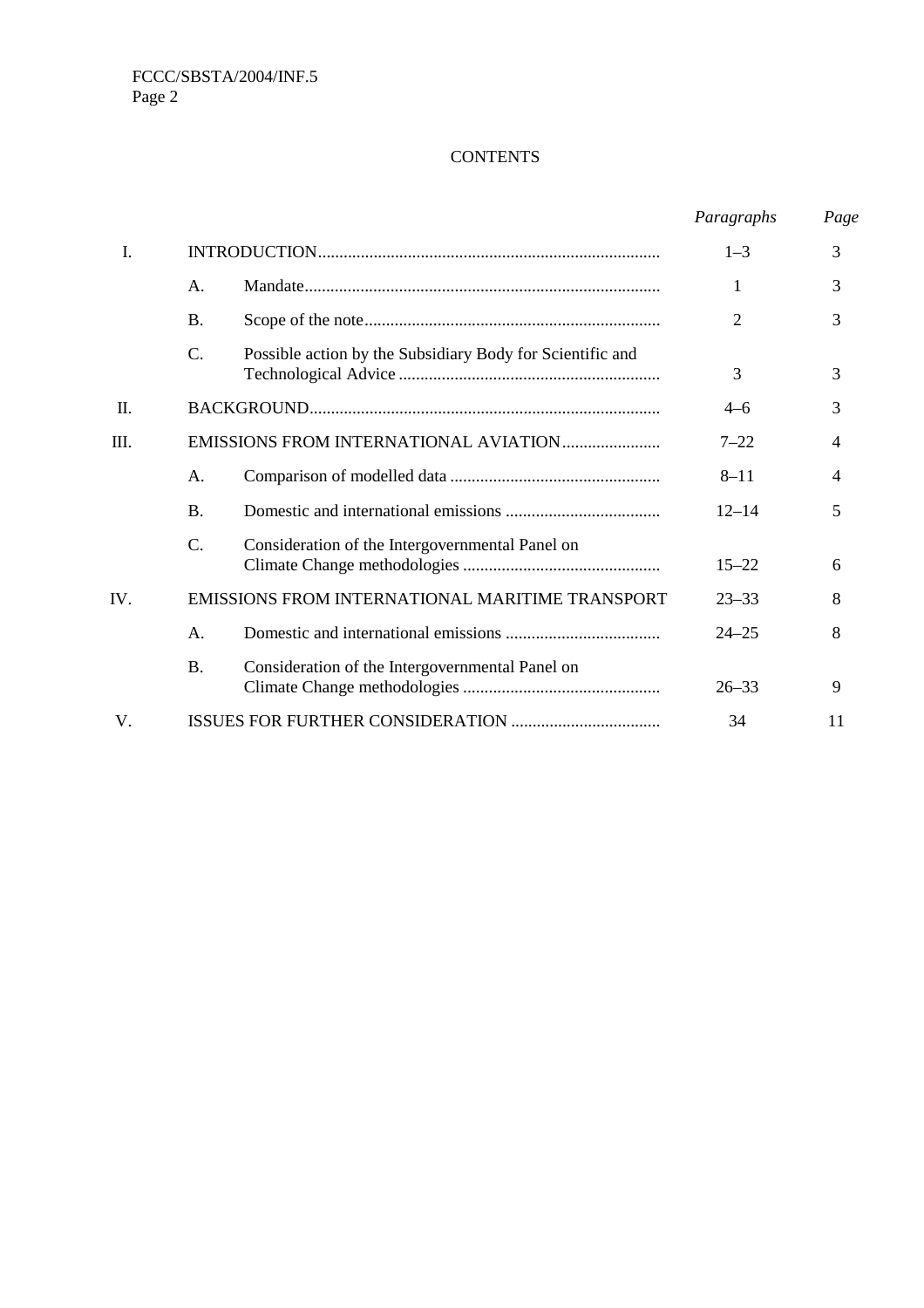# **I. Introduction**

## **A. Mandate**

1. The Subsidiary Body for Scientific and Technological Advice (SBSTA), at its eighteenth session, invited the International Civil Aviation Organization (ICAO) and the International Maritime Organization (IMO) to organize, in consultation with the secretariat, two expert meetings before the twentieth session of the SBSTA (FCCC/SBSTA/2003/10, para. 29 (c)). The objective of these meetings was to address options to improve the methodologies for estimating and reporting emissions from international aviation and maritime transport as an input to the work under way by the Intergovernmental Panel on Climate Change (IPCC) on the revision of the guidelines for preparing national greenhouse gas (GHG) inventories under the relevant provisions of the Convention and the Kyoto Protocol.

### **B. Scope of the note**

2. This document has been prepared to facilitate consideration by the SBSTA, at its twentieth session, of methodological issues relating to GHG emissions from international aviation and maritime transport. It draws on information from the two expert meetings mentioned in paragraph 1.

## **C. Possible action by the Subsidiary Body for Scientific and Technological Advice**

3. The SBSTA may wish to consider the information contained in this document, including the specific recommendations from the two expert meetings, and to forward this note to the IPCC as an input to the development of the *2006 IPCC Guidelines for National Greenhouse Gas Inventories* (2006 IPCC Guidelines). It may also wish to consider the issues discussed in chapter V and invite the ICAO and the IMO to continue to cooperate with the secretariat on methodological issues relating to emissions from international aviation and maritime transport.

# **II. Background**

4. According to the *Revised 1996 IPCC Guidelines for National Greenhouse Gas Inventories* (1996 IPCC Guidelines) "emissions from the use of fuels for international marine and air transport are excluded from national emissions totals".<sup>1</sup> This provision has been reflected in the "Guidelines for the preparation of national communications by Parties included in Annex I to the Convention, part I: UNFCCC reporting guidelines on annual inventories" (UNFCCC reporting guidelines) that have been adopted under the Convention process (decision 18/CP.8).

5. The 1996 IPCC Guidelines and the *IPCC Good Practice Guidance and Uncertainty Management in National Greenhouse Gas Inventories* (IPCC good practice guidance) provide methodologies and advice to GHG inventory experts on how to estimate emissions from domestic and international aviation and maritime transport. The IPCC has already started work on the development of the 2006 IPCC Guidelines, which will incorporate the information contained in both the 1996 IPCC Guidelines and the IPCC good practice guidance.

6. The participants in the two meetings mentioned in paragraph 1 were experts involved in the preparation of GHG inventories, experts in the aviation and marine sectors and representatives of the IPCC. The ICAO meeting took place from 7 to 8 April 2004 in Montreal, Canada, and the IMO meeting took place on 21 April 2004 in London, United Kingdom. The purpose of the two meetings was:

(a) To consider methodological issues relating to the estimation and reporting of GHG data from aviation and maritime transport, under the UNFCCC process;

 $\overline{a}$ 1  *Revised 1996 IPCC Guidelines for National Greenhouse Gas Inventories,* volume 2, page 1.3.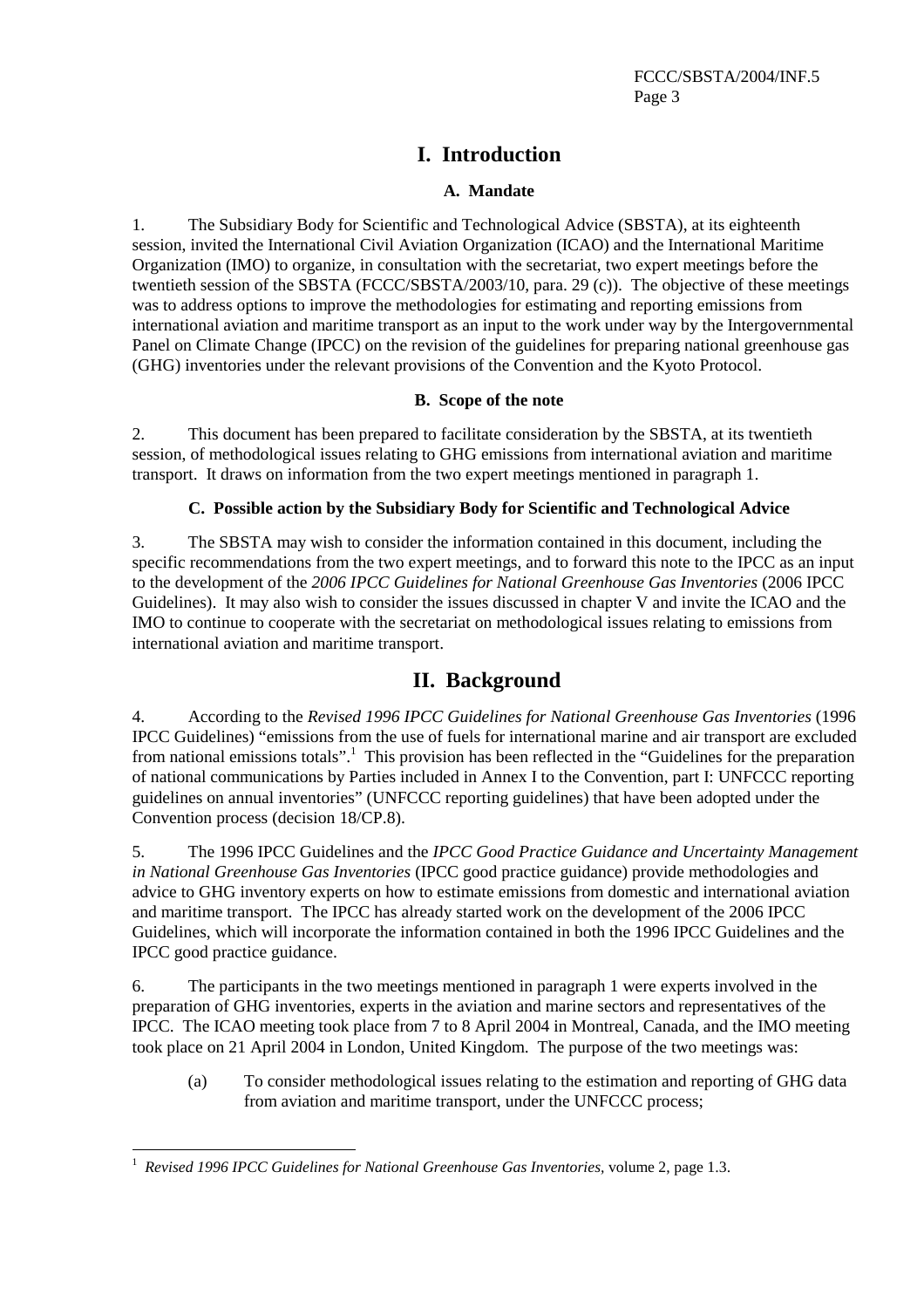(b) To provide advice/guidance to the IPCC on possible improvements or further elaboration of the methodologies for aviation and maritime transport that are included in the 1996 IPCC Guidelines.

# **III. Emissions from international aviation**

- 7. The expert meeting organized by ICAO focused on the following issues:
	- (a) Comparison of modelled data with UNFCCC inventory data
	- (b) Distinction between domestic and international emissions
	- (c) Critical consideration of the IPCC estimation methodologies (1996 IPCC Guidelines and IPCC good practice guidance) to determine how these methodologies could be improved.

## **A. Comparison of modelled data**

8. The developers of the  $AERO2K^2$  and the  $SAGE^3$  models presented the preliminary results of the comparisons of actual  $CO<sub>2</sub>$  and fuel consumption data, submitted by Parties included in Annex I of the Convention (Annex I Parties) in 2003, with data from the two models for selected Annex I Parties. For comparison purposes, modelled data from the AERO model (prepared for the ICAO expert meeting that took place in February 2003, (FCCC/SBSTA/2003/INF.3, para. 51)) were also presented. It was noted that the AERO2K and SAGE models were at different levels of development and validation, with SAGE being further developed and committed to produce global inventories annually. For the AERO2K, further checks and validation are required before results can be formally published.

9. For some of the selected Annex I Parties, there were differences between their submitted data and the modelled data. There were also differences between the results of the two models for the same Parties. These differences were partly due to the use of input data for different years by different models (for the AERO2K using data for 2002, for the SAGE using data for 2000 and 2001 and for the AERO using data for 1999) and partly due to differences in some of the assumptions and input parameters for the models.

10. The comparison proved to be a valuable exercise towards the further improvement of both models for the purposes of generating data for comparing with the UNFCCC data. Such improvements arise from:

- (a) Data comparison using a common year (e.g. 2002)
- (b) Common definition of international and domestic flights and flight legs
- (c) Common definition of national territories (airport code/country allocation)

  $2$  The AERO2K project is supported through the European Commission Fifth Framework programme and is under development by a consortium led by QinetiQ (United Kingdom) with DLR (Germany), NLR (Netherlands), Eurocontrol, Airbus (France), Manchester Metropolitan University (United Kingdom) and the Department of Trade and Industry (United Kingdom). The objective of AERO2K is to develop a new four-dimensional (4-D: latitude, longitude, height and time) gridded database of global aircraft emissions of priority pollutants and to improve methodologies and analytical tools that facilitate novel and improved evaluations of the impact of aircraft emissions on the global atmosphere.

<sup>&</sup>lt;sup>3</sup> The United States Federal Aviation Administration Office of Environment and Energy has developed the System for assessing Aviation's Global Emissions (SAGE), with support from the Volpe National Transportation Systems Center, the Massachusetts Institute of Technology and the Logistics Management Institute. The objective is for SAGE to be an internationally accepted computer model that is based on the best available data and methodologies, and used for estimating aircraft emissions (CO<sub>2</sub>, CO, hydrocarbons, NO<sub>x</sub>, H<sub>2</sub>O, and SO<sub>x</sub> modelled as SO<sub>2</sub>) over the whole flight regime including the landing and take-off cycle, and cruise.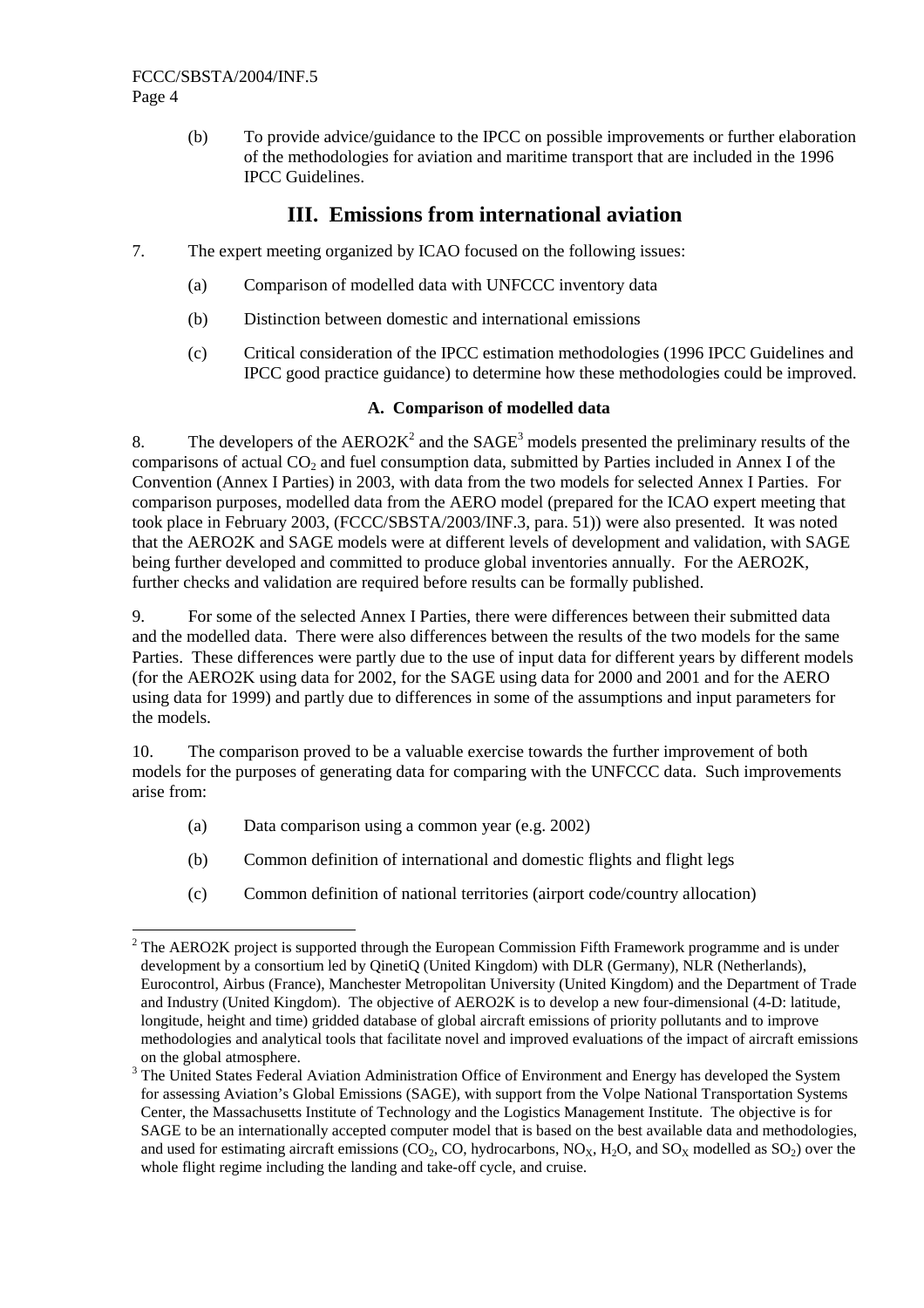- (d) Definition of commercial, general and military aviation
- (e) Comparison of detailed model assumptions (e.g. time-in-mode, winds)
- (f) Comparison of annual traffic data (e.g. sources, data cleaning, flight profiling)
- (g) Detailed individual flight fuel flow (and emissions) comparison for a variety of aircraft, ranges and altitudes.

11. It is planned that results from the AERO2K and SAGE models for an initial level of detailed comparison will become available during the second quarter of 2004.

#### **B. Domestic and international emissions**

12. Participants noted that the IPCC good practice guidance (table 2.9) provides guidance for GHG inventory compilers on the distinction between domestic and international emissions. Although these definitions are different to the ICAO ones for domestic and international flights, it was noted that, in 2002, the steering group of the Committee on Aviation Environmental Protection (CAEP) concluded that it would be appropriate for the CAEP to take the IPCC definitions into account in its work on marketbased measures to address emissions.

13. Some Annex I Parties indicated that there are problems with distinguishing between domestic and international fuel use (see also FCCC/SBSTA/2003/INF.3). The main issues that were identified during the meeting are summarized below:

- (a) In most countries, the identified problems arise primarily because the published national statistical information is not directly compatible with the data needed to compile a national GHG inventory;
- (b) The application of the IPCC definitions for domestic and international fuel use is closely related to the availability of the necessary statistical information (e.g. data on passenger or cargo drop-off and pick-up). For some countries this information may not be available or may be difficult to collect and use for the purpose of compiling national GHG inventories;
- (c) Tankering<sup>4</sup> (i.e. loading of fuel used for subsequent flight segments) or aircrafts carrying certain amounts of additional fuel, often mandated by national legislation for safety reasons, may lead to problems in reconciling total national fuel sale data and aggregated information from individual flights using, for example, a bottom-up approach. It was indicated, however, that this problem could be resolved by, for example, adjusting the cruise fuel consumption and emissions;
- (d) Some problems are also related to the availability of information about fuel use for military activities (e.g., confidentiality of data, delays in releasing the data, high aggregation that may not be appropriate for the GHG compilation process).

14. There was general agreement that there is scope for improving the definition of domestic and international flights. In particular, it was felt that it is difficult to obtain the information on passenger and freight drop-off and pick-up at stops in the same country that is required by the definition contained in the IPCC good practice guidance.

 $\overline{a}$ 

<sup>&</sup>lt;sup>4</sup> The main reasons for tankering of fuel include high fuel costs resulting from expensive distribution infrastructure and local taxes; low fuel availability at some remote airports; government-imposed fuel pricing monopoly distribution of fuel; concern over fuel quality at particular locations; and slot availability (see also chapter 8.3.1.3) of the IPCC Special Report entitled: *Aviation and the Global Atmosphere*).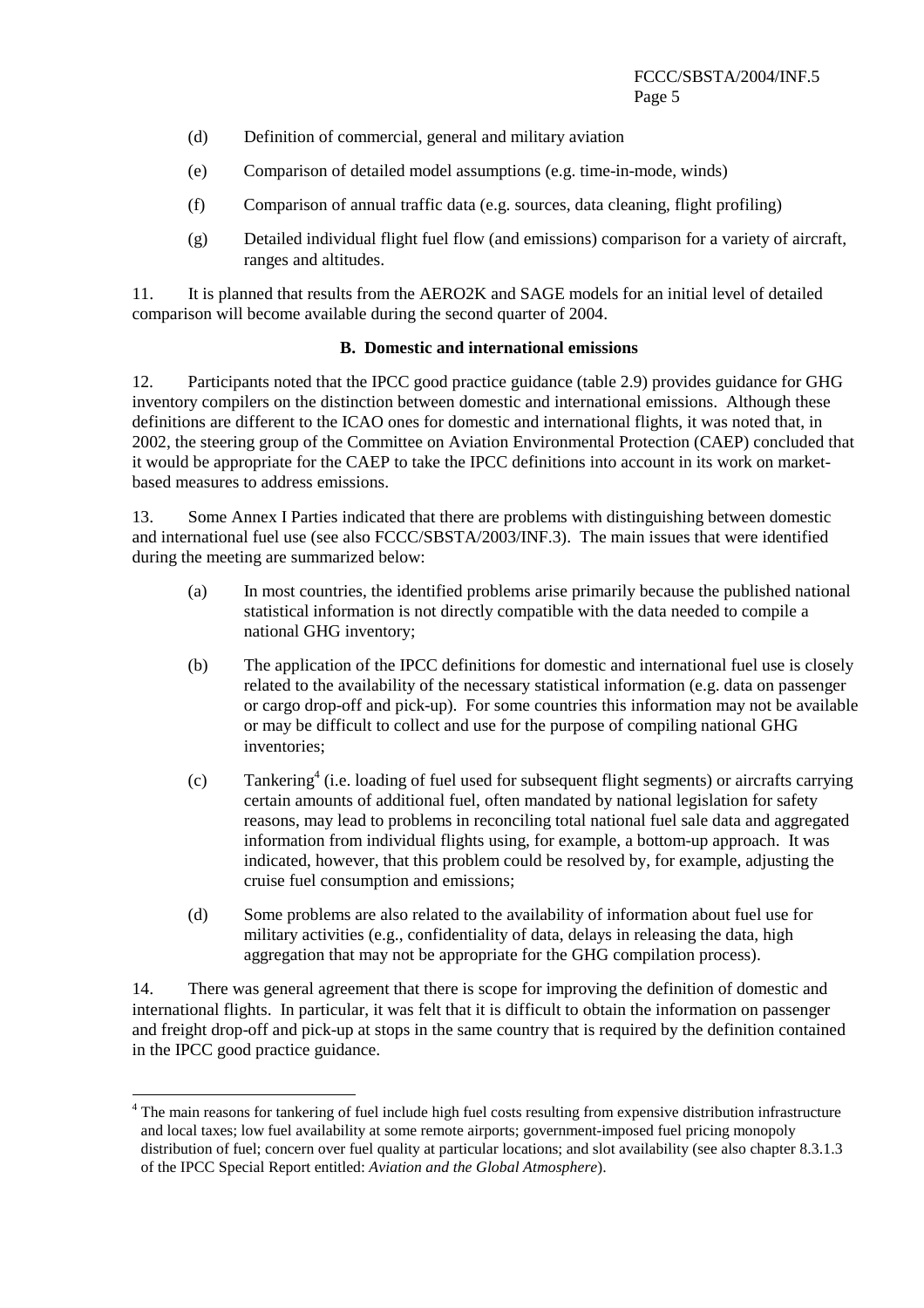## **C. Consideration of the Intergovernmental Panel on Climate Change methodologies**

### 1. Methodologies

15. Participants recognized the importance of complete, reliable, consistent and accurate information on emissions from aviation and that the 1996 IPCC Guidelines and the IPCC good practice guidance provide useful methodologies for estimating emissions by all Parties. However, it was recognized that the IPCC methodologies are based on fuel usage and/or information on landing and take-off cycles (LTOs), whereas the models under consideration by ICAO adopt a more detailed approach using information on individual flights. It was further noted that methodologies based on LTO information are usually more suitable for estimating emissions associated with local air pollution problems.

16. Participants noted that some Annex I Parties are using a tier 1 or tier 2a method of the IPCC because of the unavailability of the information required for a higher tier approach. It was further noted that accuracy could be improved if steps were taken to enable Annex I Parties to use higher tiers. In this regard, it may be possible for these Parties to improve the accuracy of the emissions through the use of data from other sources, for example, from aviation authorities, airlines, airports, refineries and aviation inventory sources.

17. As an input for the development of the 2006 IPCC Guidelines the developers of the AERO2K, SAGE and FAST<sup>5</sup> models offered to examine the effects of the different IPCC tiers on emissions levels, using a small set of examples for which complete data are available.

18. The participants noted that it may be possible to develop a user-friendly computer software for national GHG inventory experts to estimate emissions using a detailed methodology. Consideration was given whether ICAO could play a coordinating role in such an initiative.

19. Participants also noted that national GHG emissions data disaggregated by commercial, general and military aviation traffic would be useful for improving the comparability with modelled data. They suggested that this information could be provided by Parties in their national inventory reports.

### 2. Emission factors

20. Participants agreed that there is a need to revise the emission factors in the 1996 IPCC Guidelines and the IPCC good practice guidance taking into account the latest available information in the ICAO Exhaust Emissions Data Bank, information from the AERO2K and SAGE models, and any other available information in this area. The participants agreed that this work will be coordinated by ICAO through its CAEP before the meeting of the IPCC energy sector authors in September 2004.

#### 3. Activity data

21. Participants noted that some countries have difficulties in obtaining the movement data for individual flights that are necessary for using a more detailed methodology (e.g. tier 3 method). There was substantial discussion on the possibility of providing such data in order to assist Parties to improve the comparability of emissions data among Parties. It was noted that the ICAO secretariat has a database of commercial flights (scheduled services only, airport-to-airport, aircraft type and airline).

#### 4. Recommendations

22. Participants agreed that there is scope for improving the methodologies contained in the 1996 IPCC Guidelines and the IPCC good practice guidance in the following respects:

<sup>&</sup>lt;sup>5</sup> FAST – Future Civil Aviation Scenario Software Tool. This model has been developed by the United Kingdom Department of Trade and Industry and Manchester University.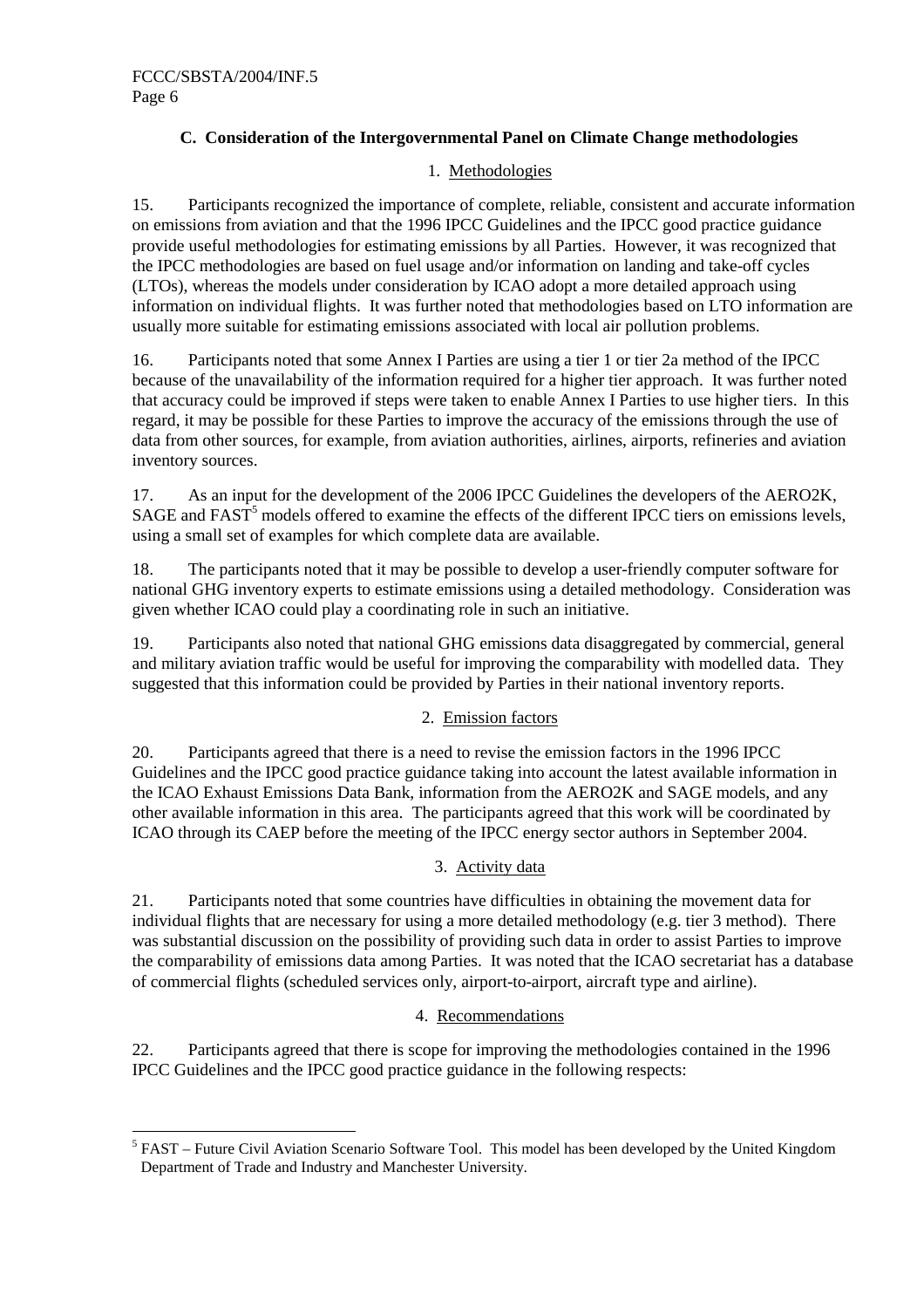#### FCCC/SBSTA/2004/INF.5 Page 7

- (a) Adding new methodology or methodologies that would take into account more detailed data including, in addition to the fuel sales data, flight movement data. The IPCC could consider for example the EMEP/UNECE (United Nations Economic Commission for Europe) CORINAIR<sup>6</sup> Detailed Methodology;
- (b) Consideration of detailed methodologies based solely on flight movement data (origin and destination). ICAO is currently in the process of considering SAGE and AERO2K for endorsement;
- (c) A reconsideration of the decision tree of the IPCC good practice guidance for illustrative purposes a hierarchical tree is presented in figure 1. (This is not a proposal for a new decision tree, but a visual representation of possible tiers in the new IPCC Guidelines);
- (d) Revision of emission factors taking into account the latest available information.



**Figure 1. Hierarchical tree for estimating emissions from aviation**

<sup>&</sup>lt;sup>6</sup> EMEP – Co-operative Programme for Monitoring and Evaluation of the Long-Range Transmission of Air Pollutants in Europe. CORINAIR: a project to gather and organize information on emissions into the air relevant to acid deposition in the context of the work programme CORINE (CO-oRdination d'INformation Environnementale).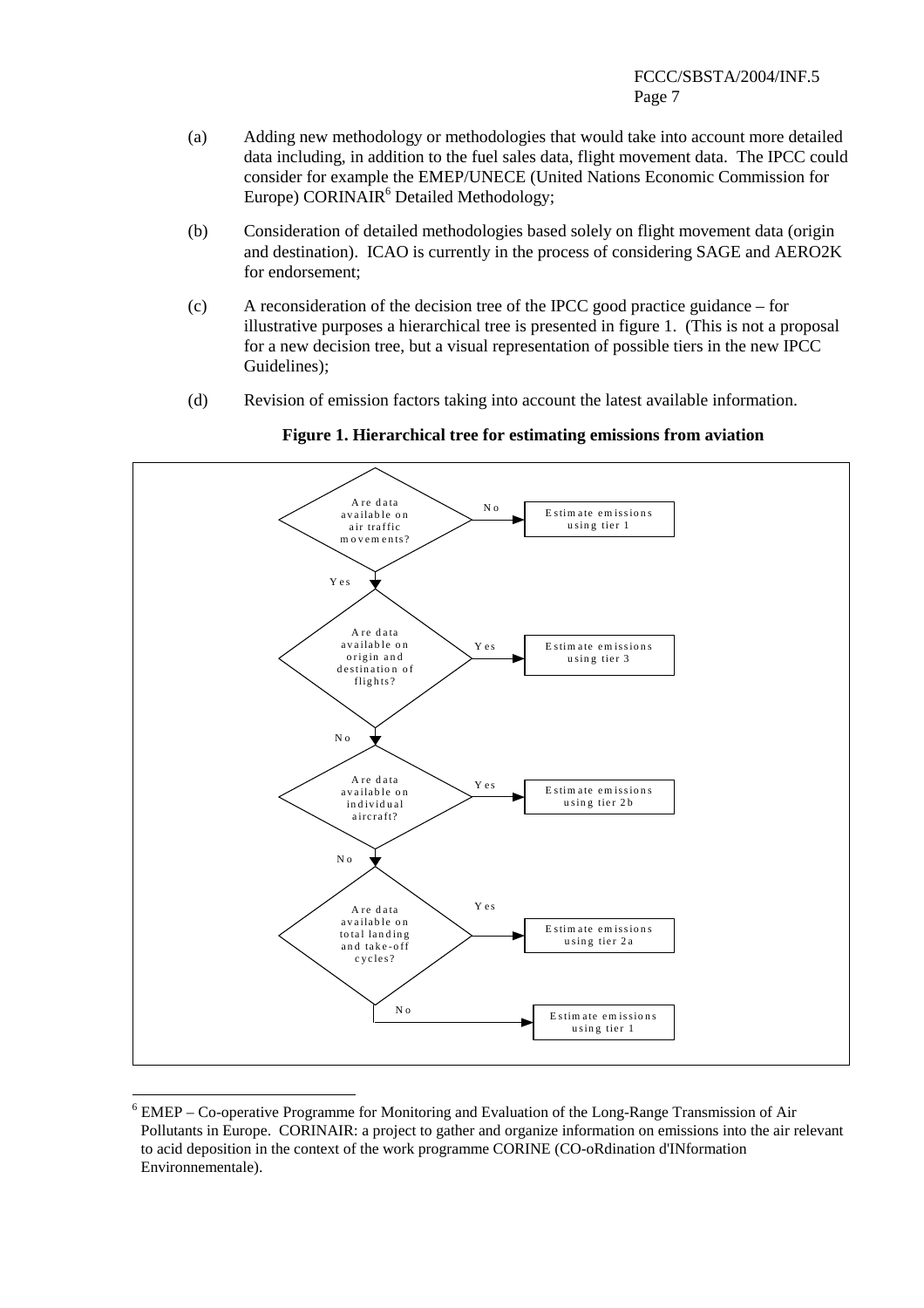## **IV. Emissions from international maritime transport**

- 23. The expert meeting organized by IMO focused on the following issues:
	- (a) Distinction between domestic and international emissions
	- (b) Critical consideration of the 1996 IPCC Guidelines and the IPCC good practice guidance to determine how the methodologies could be improved.

#### **A. Domestic and international emissions**

#### 1. IPCC definitions

24. Participants noted that the current reporting on domestic and international emissions is based on the guidance provided by table 2.8 in the IPCC good practice guidance. It was noted that some Annex I Parties have problems disaggregating domestic and international fuel from the total fuel sales data. The main problems identified during the discussion are summarized below:

- (a) In most countries tax and custom dues are levied on bunkers for domestic consumption, and bunkers for international consumption are free of such dues. In many cases, this exception leads to the purchase of international bunkers, which are then used in domestic trade;
- (b) Where there is both a domestic and international segment to a journey (as defined by table 2.8 of the IPCC good practice guidance), differentiation between fuel consumed during the national and international segments is often problematic, and in some cases impossible;
- (c) Emissions from fishing vessels should, according to the IPCC Guidelines and the UNFCCC reporting guidelines, be reported under the category "Agriculture/Forestry/ Fisheries" and there are no provisions for reporting disaggregated data from these vessels. This may add to the difficulty of distinguishing the amount of fuel used, and the corresponding emissions, from fishing activities. Because fishing vessels in general purchase their bunkers from the same bunker delivery companies as merchant ships, this could lead to reporting discrepancies. In addition it was noted that fishing vessels operate differently from merchant ships;
- (d) Reporting of emissions from bunkers used on board navy ships and non-commercial state-owned ships poses special problems (e.g. unavailability or confidential data).

#### 2. Recommendations

- 25. Participants agreed that:
	- (a) There is scope for improving the IPCC definitions of domestic and international emissions. In particular, it was felt that it is generally difficult to obtain the information on passenger and freight drop-offs and pick-ups at stops in the same country that is required by the definitions contained in the IPCC good practice guidance;
	- (b) Additional guidance may need to be provided in the 2006 IPCC Guidelines regarding the fuel consumption data used for the inventory process and the estimation of emissions from fishing activities, naval operations and non-commercial ships.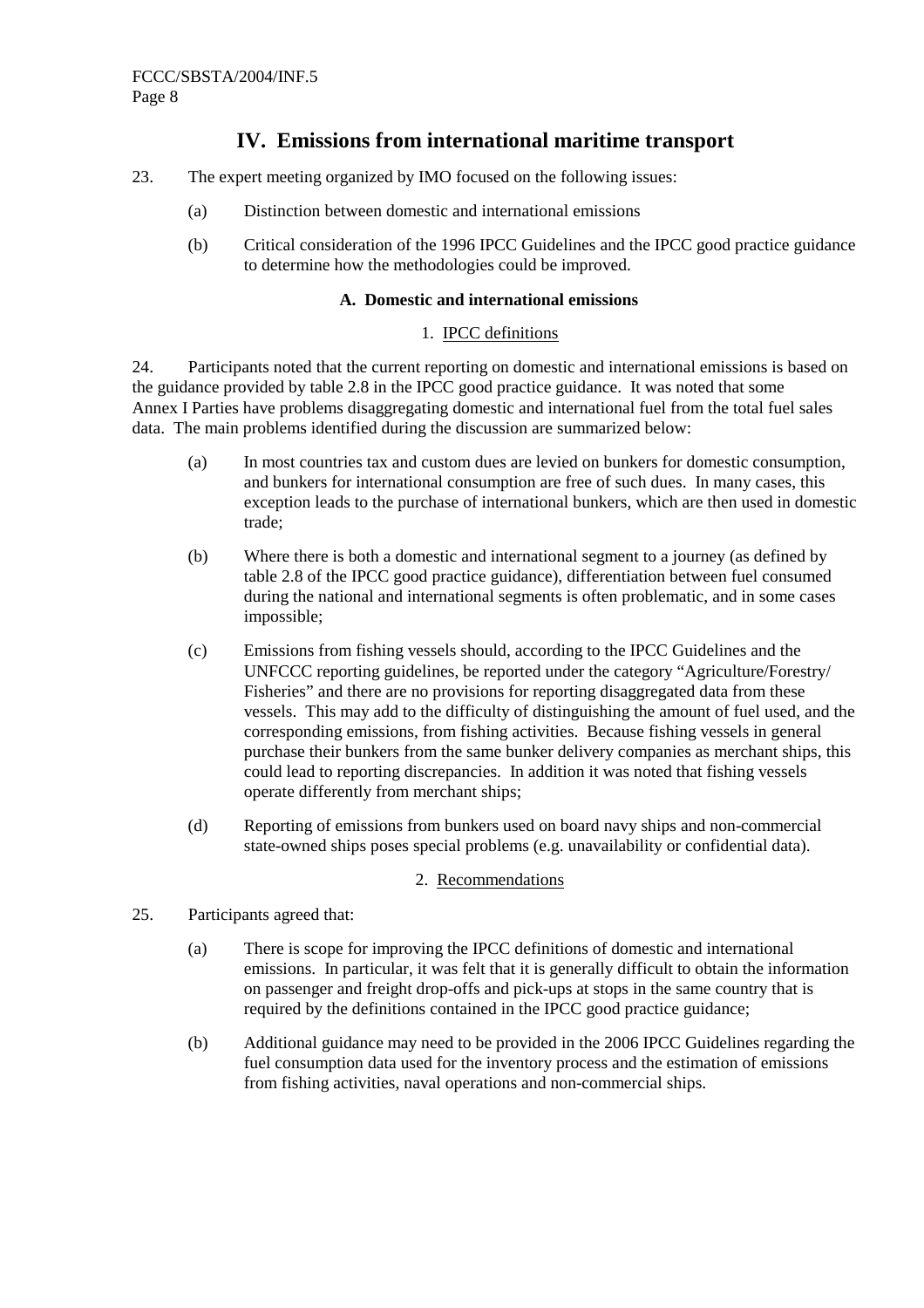### **B. Consideration of the Intergovernmental Panel on Climate Change methodologies**

#### 1. Methodologies

26. Participants recognized the importance of complete, reliable, consistent and accurate information on emissions from shipping and that the 1996 IPCC Guidelines and the IPCC good practice guidance provide useful methodologies for estimating emissions. They also recognized that reporting on ship-based GHG emissions should take account of all GHG emissions considered under the UNFCCC process.

27. It was noted that some of Annex I Parties use the tier 1 method of the IPCC because of the unavailability of the information required for a higher tier approach. The meeting made the following general observations:

- (a) On the basis that all marine fuels gas oils to residual fuel oils have only limited range of carbon contents (85.0–87.5 per cent), and in the absence of other significant exit routes than  $CO<sub>2</sub> (CO/hydrocarbons/particulate emissions very low in comparison), the$ ratio of fuel consumed to  $CO<sub>2</sub>$  emitted is fairly constant;
- (b) Estimating GHG emissions based on bunker oils delivered to ships would lead to a fairly accurate estimate of the emissions levels from shipping;
- (c) Although gases from cargo (liquefied natural gas (LNG) boil-off or volatile organic compound (VOC) recovery) may be used as fuels on ships, the amounts are usually not large in comparison to the total fuel consumed;
- (d) With regard to engine types on different types of ships, participants agreed that the emissions data provided by the engine manufacturers are more relevant to developing SOx and  $NO<sub>x</sub>$  emission factors;
- (e) Although it would be possible to develop an emission profile for each ship voyage, the research necessary to develop such profiles would be expensive and complicated, particularly because:
	- (i) The movement of international (and domestic shipping) is difficult to track: shipping has no equivalent of air traffic control systems;
	- (ii) The speed or power output of a ship is not constant over a voyage it changes with the weather and with the time schedule of the ship;
	- (iii) The GHG emissions would have to be calculated for each segment of the voyage. As the world's ships make a vast number of voyages each year, the calculation of GHG emissions per voyage would be an almost impossible task.

### 2. Emission factors

28. Participants noted that work on emission factors for GHG emissions is based on engine manufacturers data on rated output, whereas the quantity of GHG emissions is based on the relationship between a ship's speed and fuel consumption. In general the emission factors do not take into consideration auxiliary engines, i.e. boilers, what shipboard operations are carried out en route, refrigeration plant onboard reefer ships or the operation of refrigerated containers onboard a container ship. Because of the complexity of the operation of modern cargo ships it is complicated to develop emission factors, and even more complicated to apply them. Furthermore, there are still many steampowered oil tankers in operation around the world, which may consume more fuel per day when discharging their cargo in port (to operate the cargo pumps) than they do in deep sea steaming. In many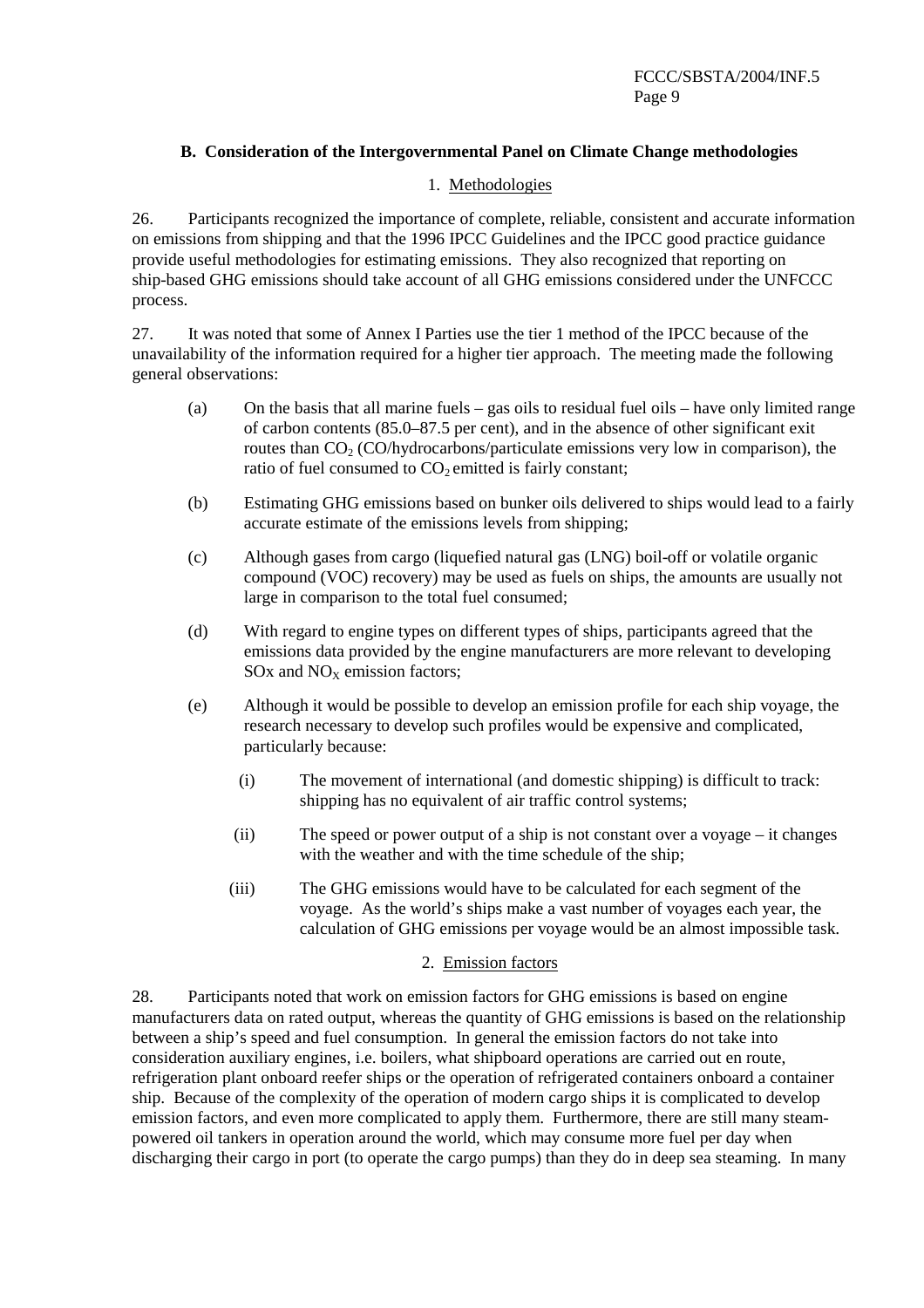cases, the emission factors based on the engine manufacturers' information do not reflect the consumption of fuel oils during the operation of ships. Special problems are also related to gas carriers using "cargo gas" boil off as fuel. Also the new development of crude oil carriers using cargo VOCs as fuel should be considered.

29. Participants noted that no specific N<sub>2</sub>O or CH<sub>4</sub> emission factors are available. Although CH<sub>4</sub> emissions may also result from cargo operations, these are reported as part of the national totals in accordance with the 1996 IPCC Guidelines and the UNFCCC reporting guidelines. Specifically, emissions from transport of petroleum products should be estimated and reported under the category "Fugitive emissions from oil and natural gas".

#### 3. Activity data

30. Participants noted that additional fuel data will become available when Annex VI of MARPOL 73/78 enters into force (19 May 2005). According to regulation 18 of Annex VI:

- (a) A bunker receipt is required, which should include: ship IMO number; reference to ship size/type; date and place of bunker operation and quantity delivered
- (b) A bunker receipt registry for all delivered bunkers (diesel oil through to heavy fuel oils) and for local bunker suppliers is to be maintained by port (or other) authority
- (c) Bunker suppliers shall retain bunker receipts for three years from date of supply
- (d) Although specified for ships greater than 400 gross tonnage (GT), a bunker receipt of some type will also be supplied to ships of less than 400 GT
- (e) In MARPOL Convention countries fuel suppliers will also be required by their customers to ensure that such bunker receipts are supplied.

31. Consequently, after the entry into force of Annex VI, data will be available from 'all ports' for 'all bunker loading'. From these data a national collation could be made. The data will give: ship ID (hence type/GT/etc.), date and place of bunkering, and quantity of type of fuel oils loaded. Each delivery will only generate one bunker receipt, so double counting will be avoided. However, the following fuel supplies will not be covered:

- (a) Fuel delivered only for intra-national non-commercial usage
- (b) Fuel for recreational, national only usage
- (c) Fuel for military and non-commercial state-owned ships, because governments in most countries buy, store and deliver fuel for such usage. However, such data may be available from other national sources (i.e. Ministry of Defence or other national authorities).

32. From the above information it may be possible to improve the estimates on how much fuel is supplied to shipping – by year or as required. A national/international split could be indicated by the selection of ship gross tonnage (currently greater than 400 GT).

#### 4. Recommendations

33. Participants agreed that:

(a) The IPCC methodologies for calculating GHG emissions (particularly  $CO<sub>2</sub>$ ) from shipping provide reasonable estimates, because they are based on the ratio of fuel consumed to  $CO<sub>2</sub>$  emitted that is considered fairly constant;